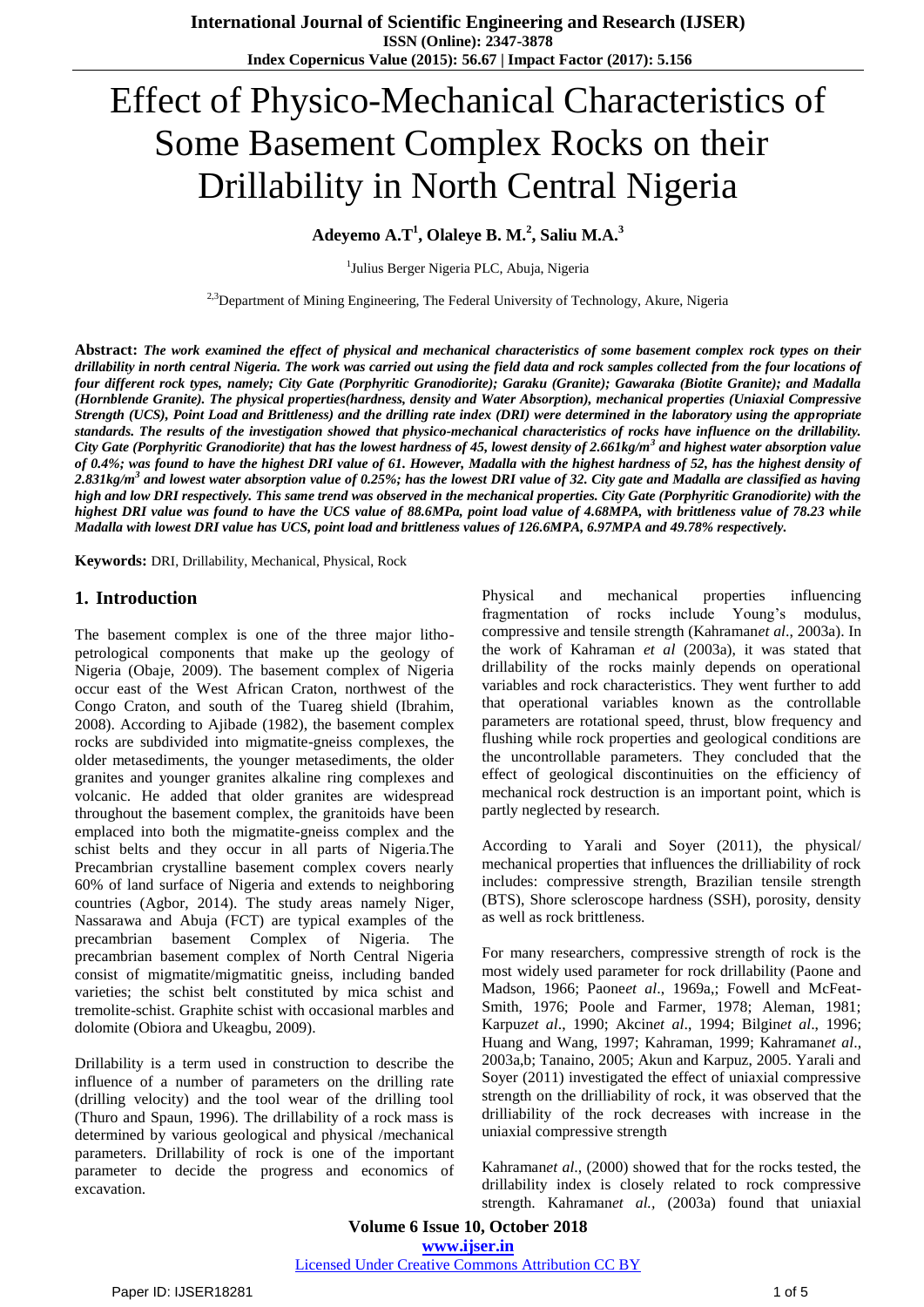compressive strength is one of the dominant rock properties affecting the penetration rate of percussive drills. Pathinkar and Misra (1980) concluded that conventional rock properties such as uniaxial compressive strength, tensile strength, specific energy, shore hardness and mohr hardness do not individually give good correlation with the penetration rate of percussive drilling. That means for this research work, uniaxial compressive strength will not be used in isolation for accurate prediction of the drilliability of the rock types under consideration.

Various method have been adopted for determination of compressive strength of rocks (ISRM 1981). Among these are Uniaxial compressive strength test method, point load test method and Schmidt hammer rebound value method. According to ISRM (1981), uniaxial compressive test method is the accurate method of determine the compressive strength for detail design. It is more accurate, but more expensive because it requires more precision.

Point load and Schmidt hammer equivalent methods are always refer to as indirect method ISRM (1981).They are faster, easier, cheaper but less accurate than the uniaxial compressive strength. In this work, the three methods were adopted

Yenice*et al*. (2009) studied the relation between drillability index of marbles (DRI) and their physical, mechanical and textural characteristics. As a result, they determined significant relations between marbles density, hardness, uniaxial compressive strength, tensile strength and DRI. Kahraman*et al.* (2000) showed that for the rocks tested, the drillability index is closely related to rock compressive strength, tensile strength, N type Schmidt hammer rebound number and impact strength. Kahraman*et al*. (2003a) found that uniaxial compressive strength, tensile strength, the point load strength and the Schmidt hammer value are the dominant rock properties affecting the penetration rate of percussive drills. As earlier stated by Pathinkar and Misra (1980), tensile strength cannot be used in isolation of others to determine the drilliability of rock.

Brittleness is one of the most important mechanical properties of rocks. Some researchers have investigated the relation between brittleness and drilling rates. However, there are no available studies on the relation between the brittleness and the DRI (Yarali, 2007; Altindag, 2010).

Brittleness is defined by a few researchers for different purposes. Hetenyi (1966) defined brittleness as the lack of ductility. Ramsey (1967) defined a rock to be brittle when its internal cohesion of is broken. Obert and Duvall (1967) defined brittleness as when materials such as cast iron and many rocks terminate by fracture at or slightly beyond the yield stress''. Generally, brittleness is defined as a property of materials that rupture or fracture with little or no plastic flow.

Drilling plays a vital role in mining and it affect the overall operational cost (Busuyi, 2009). Therefore, the prediction of the penetration is a necessary value for the cost estimation and the planning of the project (Okewale and Olaleye, 2013). They observed that the performances of a drilling operation are dependent on technical characteristics of the drilling, drillability of rock and work organisation.

The work therefore determined the physical and mechanical properties of Rock types; asses the Drilling rate index; and developed the regression model of the drilling rate and determined the index properties for drillability prediction.

# **2. Materials and Methods**

#### **a) Materials**

Porphyritic Granodiorite, Granite, Biotite Granite and Hornblende Grante rock types were used for the determination of the physical and mechanical properties required for the drillability prediction.

#### **Location of Study Areas**

The study areas are located in Abuja FCT, Nassarawa and Niger states, in the North Central Nigeria. The locations are as shown in Fig. 2.1 while the locations and the respective coordinates are as shown in Table 2.1.

**Table 2.1:** Location and Coordinates of Studied **Areas**

| S/N | Location      | State     | Coordinates                                                |
|-----|---------------|-----------|------------------------------------------------------------|
|     |               |           | City Gate (CG)   Abuja FCT   N 9° 2' 11.7"; E 7° 26' 55.8" |
|     | Garaku (GA)   | Nassarawa | N $8^{\circ}$ 49' 60"; E $8^{\circ}$ 7' 0"                 |
|     | Gawaraka (GR) | Niger     | $N$ 9° 11' 60": E 7° 18' 0"                                |
|     | Madalla (MD)  | Niger     | N 9° 6' 16": E 7° 12' 48"                                  |



**Figure 2.1:** Map showing the study area (Researcher's Field work)

# **b) Methods**

# **1) Determination of Schmidt Rebound Hardness**

This method involves the use of Schmidt Impact hammer for the hardness determination of rocks in accordance to ISRM (1989). The test surface of test specimen were ensured to be smooth and flat over the area covered by the plunger. Twenty individual tests were conducted on each samples. Tests that caused cracking or any other visible failure were rejected.

**Volume 6 Issue 10, October 2018 www.ijser.in** Licensed Under Creative Commons Attribution CC BY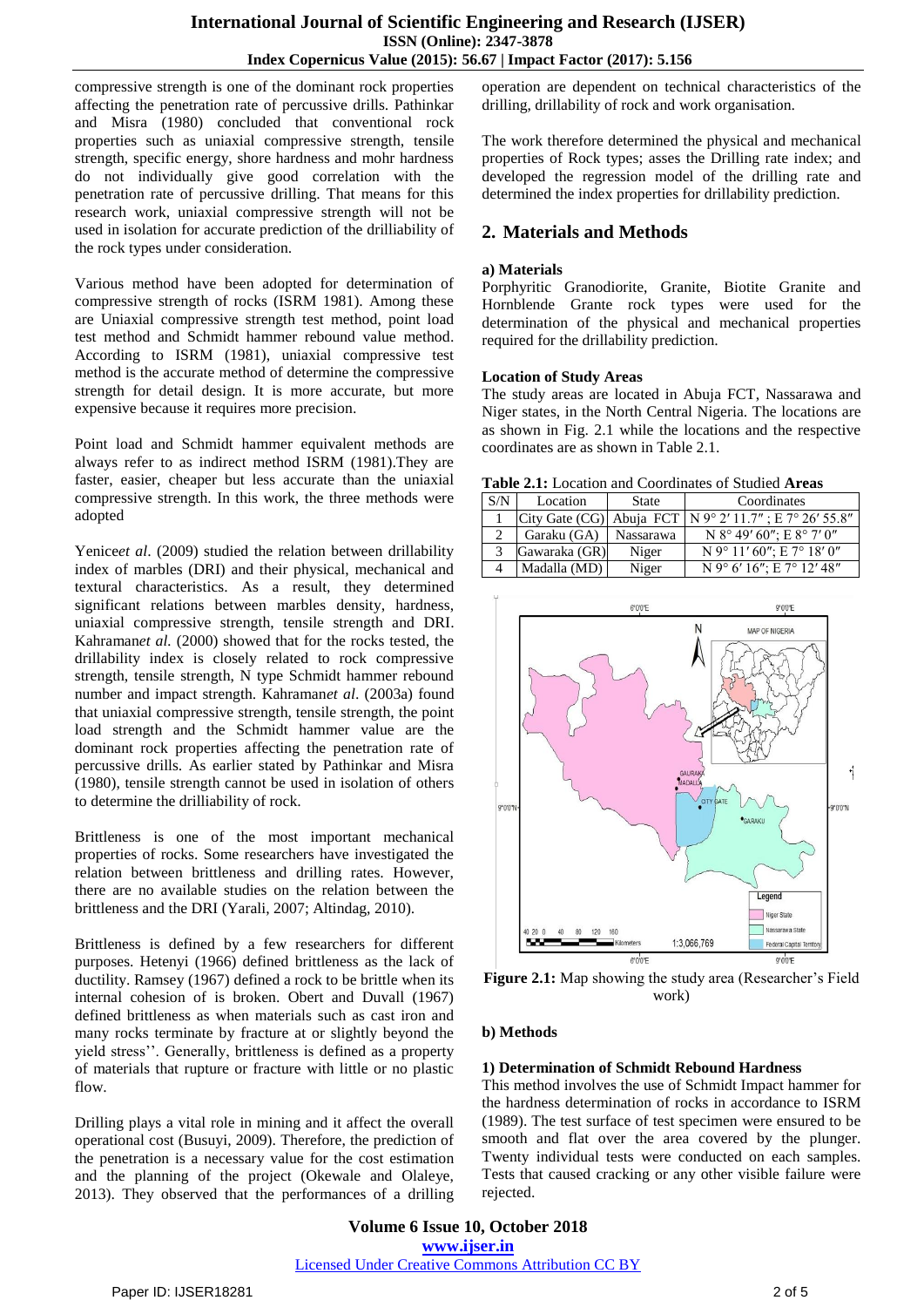#### **2) Determination of Density**

The specimen volume V was calculated from an average of several calliper readings for each dimension. The specimen was dried to constant mass at a temperature of  $105^{\circ}$ C and allowed to cool for 30 minutes in a desiccator and the mass M was determined. ISRM (1989) Standard was used to determine the density.

### **3) Determination of water Absorption**

All the steps for the determination of Water Absorption were followed in accordance to ISRM (1989).

#### **4) Determination of Uniaxial Compressive Strength**

A Riedligen testing machine capable of loading up to 3000 kN at rate conforming to the ISRM (1989) requirement was used.

#### **5) Determination of Point Load Strength**

The Point Load strength test is intended as an index test for the strength classification of rock materials. The test procedure was in accordance with ISRM (1989)**.**

The size-correction Point Load Strength Index  $I_s$  (50) was unnecessary because the diametral tests were all conducted at  $D = 50$  mm

#### **6) Determination of Brittleness Value**

The brittleness test is basically an aggregate impact test and this was conducted in accordance with the Norwegian Soil and Rock Engineering Association (Borg, 1988).

The aim of this test is to determine impact value of coarse aggregates. The rock was broken into smaller aggregate all passing 12.5 mm. Not less than 500 gm of the coarse aggregate was introduced into the cup of the rammer. Twenty blows of 20 kg load was released on the sample inside the cup. The sample was thereafter packed from the cup and sieve with 11.2 mm sieve. Weight of undersize and oversize fractions were recorded.

# **3. Results and Discussion**

# **a) Physical Properties**

The results of the physical properties tests are as shown in Table 3.1. The Hardness, Density and Water Absorptions are 45, 2.661 kg/m3 and 0.40% for City Gate; 50, 2.734 kg/m3 and 0.30% for Garaku; 49, 2.694 kg/m3 and 0.33% for Gawaraka; and 52, 2.831 kg/m3 and 0.25% for Madalla.

**Table 3.1:** Physical Properties of the selected rock samples

| Location | Rock Type                          | Hardness Density |       | Water<br>Absorption |
|----------|------------------------------------|------------------|-------|---------------------|
|          | City Gate Porphyritic Granodiorite | 45               | 2.661 | 0.40                |
| Garaku   | Granite                            | 50               | 2.734 | 0.30                |
| Gawaraka | <b>Biotite Granite</b>             | 49               | 2.694 | 0.33                |
| Madal la | Hornblende Granite                 | 52               | 2.831 | 0.25                |

# **b) Mechanical Properties**

Table 3.2 shows the results of the mechanical properties of the selected rocks. The Uniaxial Compressive Strength (UCS), Point Load (PL) and Brittleness (Br) are 88.6 MPa, 4.68 MPa and 78.23% for City Gate; 112.7 MPa, 6.56 MPa and 61.37 % for Garaku; 96.1 %, 5.60MPa, and 64.12% for

Gawaraka; and 126.6MPa, 6.97MPa and 49.78% for Madalla.

| samples   |                              |       |                                   |        |  |  |
|-----------|------------------------------|-------|-----------------------------------|--------|--|--|
| Location  | Rock Type                    |       | <b>UCS</b> Point Load Brittleness |        |  |  |
|           |                              | (MPa) | (MPa)                             | $(\%)$ |  |  |
| City Gate | Porphyritic Grano<br>diorite | 88.6  | 4.68                              | 78.23  |  |  |
| Garaku    | Granite                      | 112.7 | 6.56                              | 61.37  |  |  |
| Gawaraka  | <b>Biotite Granite</b>       | 96.1  | 5.60                              | 64.12  |  |  |
| Madalla   | Horn blende Granite          | 126.6 | 6.97                              | 49.78  |  |  |

#### **c) Drilling Rate Index**

Table 3.3 shows the DRI of the selected rock samples. The DRI values are 61, 43, 50 and 32 for City Gate, Garaku, Gawaraka and Madalla respectively.

**Table 3.3:** Drilling Rate Index (DRI) of the selected rock samples

| salides   |                          |            |                       |  |  |  |
|-----------|--------------------------|------------|-----------------------|--|--|--|
| Location  | Rock Type                | <b>UCS</b> | <b>Classification</b> |  |  |  |
| City Gate | Porphyritic Granodiorite | 61         | High                  |  |  |  |
| Garaku    | Granite                  | 43         | Medium                |  |  |  |
| Gawaraka  | <b>Biotite Granite</b>   | 50         | High                  |  |  |  |
| Madalla   | Hornblende Granite       | 32         | Low                   |  |  |  |

#### **d) Relationship between physico-mechanical characteristics of rocks and the Drilling rate Index.**

# **1) Physical properties and DRI**

The relationship between the physical properties and DRI are as shown in Fig. 3.1-3.3. It was observed that the equations connecting hardness, density and water absorption with DRI are linear. The equations are expressed in  $(6)$ ,  $(7)$ and (8)

| (6) |
|-----|
|     |

$$
DRI = -160.07\rho + 483.49\tag{7}
$$

$$
DRI = 193.22W_A - 15.331
$$
 (8)

# **2) Mechanical properties and DRI**

The relationship between mechanical properties and DRI are as shown in Fig. 3.4-3.6. A linear relationship was observed in the equations connecting UCS, PL and Br with DRI. These equations are expressed in (9), (10) and (11).

$$
DRI = -0.7001\sigma_c + 120.71
$$
 (9)  
DRI = -11.616PL - 115.64 (10)  
DPI = 1.0205P<sub>r</sub> - 18.742 (11)

$$
DRI = 1.0295Br - 18.742 \tag{11}
$$



**Figure 3.1:** Plot of DRI against Hardness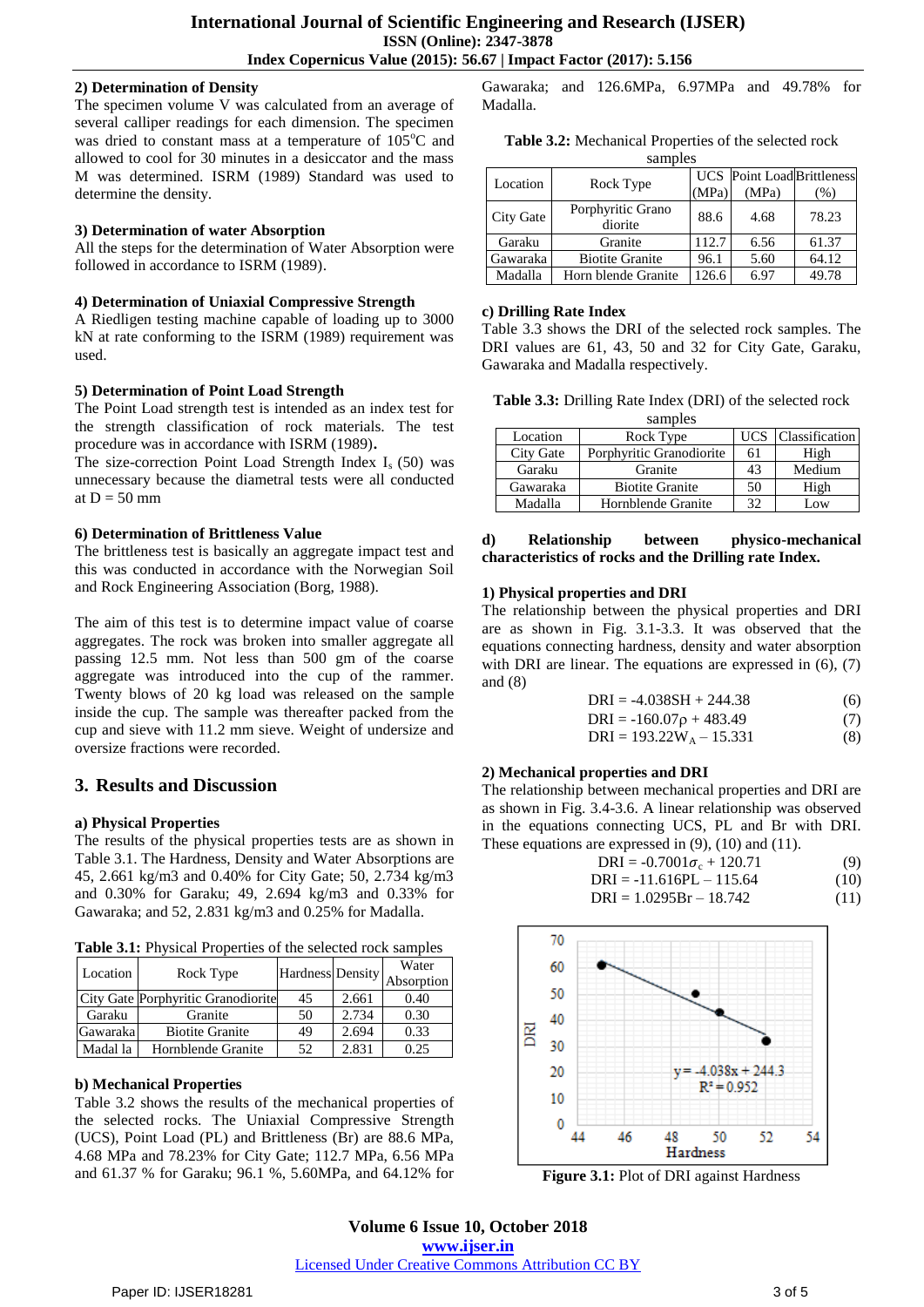

**Figure 3.2:** Plot of DRI against Density



**Figure 3.3:** Plot of DRI against Water Absorption



**Figure 3.4:** Plot of DRI against UCS



**Figure 3.5:** Plot of DRI against Point Load



**Figure 3.6:** Plot of DRI against Hardness

# **4. Conclusion**

The study of the effect of physico-mechanical characteristics of rock on their drillability is essential in the selection of drilling equipment and tool needed for drilling operations in the quarry or mine. Moreover, the knowledge of drillability prediction using physico-mechanical properties of rocks is important in proper production planning and effective drilling cost analysis. The various physico-mechanical properties were found to exhibit strong relationship with DRI. It can therefore be concluded that the various physical and mechanical characteristics of rock have great influence on the drillability.

# **References**

- [1] Agbor A.T (2014): Geology and Geochemistry of ZungeruAmphibolites, North Central Nigeria. *Universal Journal of Geosciences* 2(4): 116-122.
- [2] Ajibade, A.C (1982): The origin of Older Granites of Nigeria, some evidence from Zungeru Region, *Jour. Min. and Geology*, Vol. 19, pp 223-230.
- [3] Akcin NA, Muftuoglu YV and Bas N (1994): Prediction of drilling performance for electro-hydraulic percussive drills, In: Pasamehmetoglu et al (eds*) Proceedings of the Third International Symposium on Mine Planning and Equipment Selection*, Balkema, Istanbul, Turkey, pp 483-488
- [4] Akun M.E and Karpuz C (2005): Drillability studies of surface-set diamond drilling in Zonquldak Region Sandstones from Turkey. *Int J Rock Mech. Min.Sci* 42: 473-479.
- [5] Aleman VP (1981): A strata strength index for boom type road headers. *Tunnel Tunnelling*. 13: 52-55.
- [6] Altindag, R. (2010): Assessment of some brittleness Indexes in rock drilling efficiency. *Rock Mech. Rock Eng*., 43:361 – 370.
- [7] Bilgin N, Yazici S, and Eskikaya S (1996): A model to predict the performance of road headers and impact hammers in tunnel drivages. In: Baria M (ed) Prediction and performance in Rock Mechanics and Rock Engineering, Torino, 2: 715-720.
- [8] Borg, A (1988): Hard rock tunnelling boring in Norway. In Norwegian Tunnelling Today, Norwegian Soil and Rock Engineering Association, Publication No. 5, Tapir Publishers, Trondheim, Norway, pp. 109- 12.
- [9] Fowell R.J and McFeat-Smith I (1976): Factors influencing the cutting performance of a selective

**Volume 6 Issue 10, October 2018**

**www.ijser.in**

Licensed Under Creative Commons Attribution CC BY